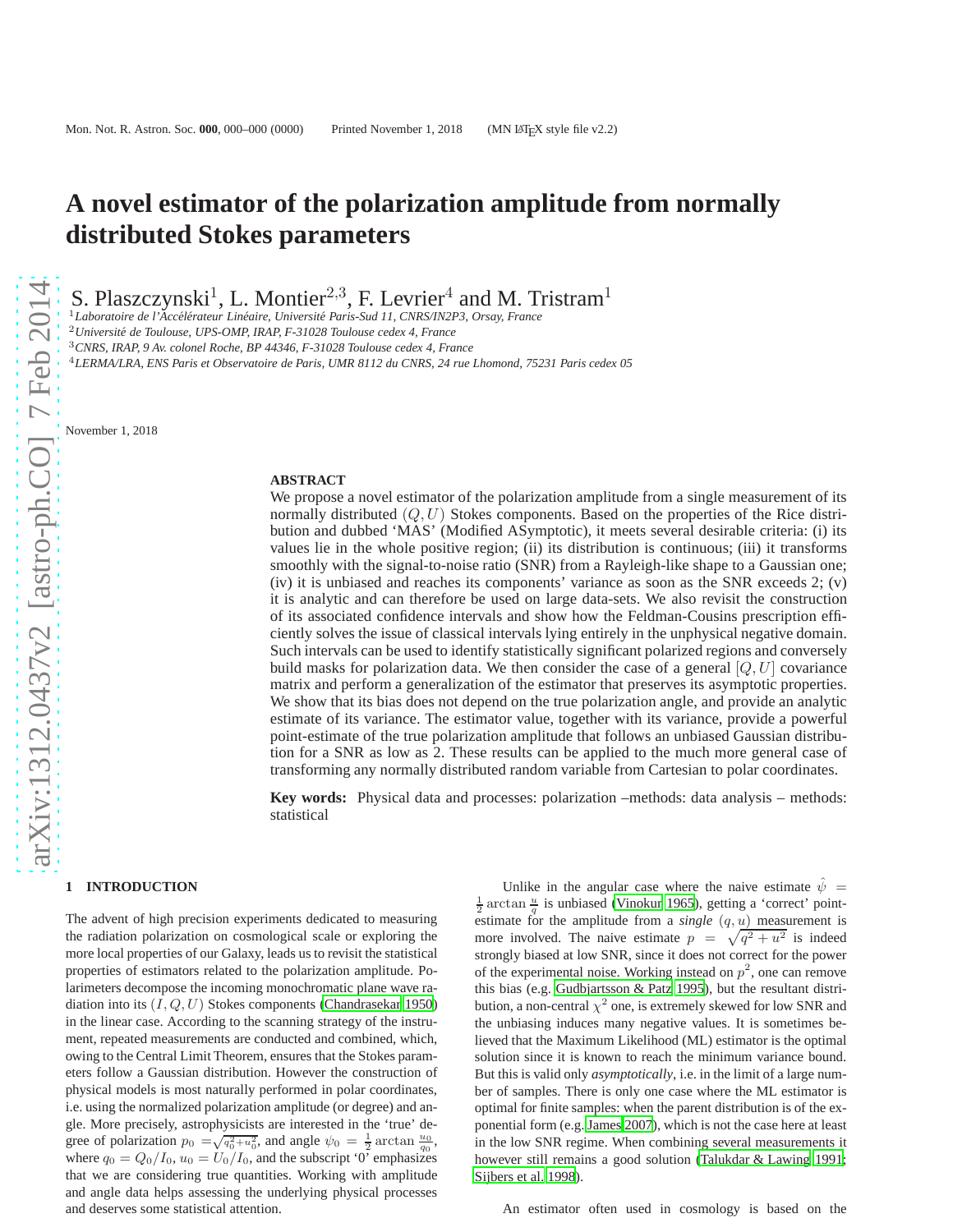# 2 *S. Plaszczynski* et al.

most-probable value [\(Wardle & Kronberg 1974](#page-7-6)). Its properties together with a set of other standard estimators was reviewed in [Simmons & Stewart \(1985](#page-7-7)). All these estimators are however *discontinuous*: their distribution is a mixture of a discrete peak at zero and a positive tail. While statistically valid, this in practice is very undesirable. Their bias and risk are small because they are computed in a *ensemble average* sense. But an ergodicity argument cannot be invoked since the user generally works on a single realization of the sky. In practice when applying these estimators, for instance to a pixelized map, the user ends up with a large number of zeros and does not know how to treat them. Bayesian estimators that are continuous were proposed by [Quinn](#page-7-8) [\(2012](#page-7-8)). However, as we will see in Sect. [2.2,](#page-2-0) their distribution is very skewed and has a cutoff value.

The aim of this work is to cure these issues and provide a polarization amplitude estimator from a bi-variate normally distributed  $(q, u)$  measurement that is continuous and lies in the whole positive region. We will particularly take care of the overall shape of the estimator distribution, not only its first two moments as characterized by the bias and risk.

Previous works focused on a  $[q, u]$  covariance matrix proportional to identity,  $C = \sigma \mathbf{1}$ , what we will call the *canonical* case. Given the extreme sensitivity of the current and planned experiments, we will also consider the case of a general covariance matrix, i.e. including some ellipticity ( $\sigma_q \neq \sigma_u$ ) and correlation ( $\rho$ ):

$$
C = \begin{pmatrix} \sigma_q^2 & \rho \sigma_q \sigma_u \\ \rho \sigma_q \sigma_u & \sigma_u^2 \end{pmatrix} . \tag{1}
$$

In Sect [2,](#page-1-0) we will first review the asymptotic properties of the naive estimator, in the canonical case of a  $[q, u]$  covariance matrix proportional to identity, i.e.  $\sigma_q = \sigma_u = \sigma$ ,  $\rho = 0$ . This will allow us to retrieve the asymptotic estimator and cure its discontinuity while still keeping rapid convergence to the asymptotic limit. We will characterize our estimator in Sect. [3](#page-3-0) not only with its first order moments but with its full distribution for which we will provide an analytic approximation. When building confidence intervals in Sect. [3.3,](#page-4-0) we will cure the classical problem of regions lying into the unphysical region by applying the Feldman-Cousins prescription. It will allow us to obtain physical intervals without ever being 'conservative' (as defined in Sect[.3.3\)](#page-4-0). An analytic description of the interval will be given for our estimator. Then in Sect. [4](#page-5-0) we will consider the case of a general  $[q, u]$  covariance matrix before concluding that our estimator can be used efficiently to provide reliable (Gaussian) estimates in regions of SNR above 2, and conversely construct polarization masks for regions with a low statistical significance.

## <span id="page-1-0"></span>**2 ASYMPTOTIC PROPERTIES OF THE AMPLITUDE DISTRIBUTION**

#### **2.1 Approximations to the Rice distribution**

We begin by revisiting the asymptotic properties of the amplitude distribution in the case where the  $(q, u)$  Stokes parameters are drawn from a Gaussian centred around the true values  $(q_0, u_0)$ and with a simple covariance matrix proportional to the identity  $(\sigma_q = \sigma_u = \sigma).$ 

The change of  $(q, u)$  variables into polar coordinates <sup>[1](#page-1-1)</sup>

$$
p = \sqrt{q^2 + u^2},
$$
  
\n
$$
\phi = \arctan \frac{u}{q},
$$
\n(2)

leads to the bi-variate polar distribution:

$$
f_{p,\phi}(p,\phi) = \frac{p}{2\pi\sigma^2} e^{-\frac{p^2 + p_0^2}{2\sigma^2}} e^{\frac{pp_0 \cos(\phi - \phi_0)}{\sigma^2}}, \quad (3)
$$

where we have introduced the true polar values:

$$
p_0 = \sqrt{q_0^2 + u_0^2},
$$
  
\n
$$
\phi_0 = \arctan \frac{u_0}{q_0}.
$$
\n(4)

Our aim is then to estimate the true amplitude  $p_0$  and angle  $\phi_0$ . Marginalization over the angle leads to the Rice distribution [\(Rice](#page-7-9) [1945](#page-7-9)) that does not depend anymore on the true  $\phi_0$  value:

<span id="page-1-5"></span>
$$
f_p(p) = \frac{p}{\sigma^2} e^{-\frac{p^2 + p_0^2}{2\sigma^2}} I_0\left(\frac{pp_0}{\sigma^2}\right),
$$
 (5)

where  $I_0$  denotes the modified Bessel function of order 0. Its moments can be computed exactly using [Gradshteyn & Ryzhik \(2007](#page-7-10)) Eq. (6.631),  $I_0(z) = J_0(iz)$  and the connection between Kummer's confluent hypergeometric function (noted  $_1F_1$  or  $M$ ) and the Laguerre polynomials  $L_k$  [\(Olver et al. 2010](#page-7-11), Eq. (18.11.2)), which gives:

$$
E[p] = \sqrt{\frac{\pi}{2}} \sigma L_{\frac{1}{2}} \left( -\frac{p_0^2}{2\sigma^2} \right),
$$
 (6)

$$
E\left[p^2\right] = 2\sigma^2 + p_0^2,\tag{7}
$$

where the half-order Laguerre polynomial  $L_{\frac{1}{2}}$  can be conveniently computed from:

$$
L_{\frac{1}{2}}(z) = e^{z/2} ((1-z)I_0(-z/2) - zI_1(-z/2)).
$$
 (8)

The moments allow us to build the variance  $E[p^2] - E[p]^2$ and the risk =  $E[(p - p_0)^2]$ , which depends on the true  $p_0$  value. For a large SNR, i.e. when  $\epsilon \equiv \frac{\sigma}{p_0}$  $\frac{6}{p_0} \to 0$ , the leading order expansion of the mean is:

$$
E[p] = p_0(1 + \epsilon^2/2) + \mathcal{O}(\epsilon^4),
$$
  
=  $p_0 + \frac{\sigma^2}{2p_0} + \mathcal{O}(\epsilon^4),$  (9)

while, to same order, the variance is:

<span id="page-1-3"></span><span id="page-1-2"></span>
$$
V(p) = \sigma^2 + \mathcal{O}(\epsilon^4). \tag{10}
$$

The mean and variance both involve the Gaussian variance  $\sigma^2$ . To avoid confusion in the following, we will denote its first meaning as a (non-linear) 'noise-bias' and call it  $b^2$ .

It is often claimed (e.g. [Gudbjartsson & Patz 1995;](#page-7-2) [Sijbers](#page-7-12) [1998](#page-7-12); Cárdenas-Blanco & Cameron 2008) that the Rice distribution converges asymptotically to a Gaussian:

<span id="page-1-4"></span>
$$
f_p \to \mathcal{N}(\sqrt{p_0^2 + \sigma^2}, \sigma^2), \tag{11}
$$

where  $\mathcal{N}(\mu, \sigma^2)$  denotes a Gaussian distribution of mean  $\mu$  and variance  $\sigma^2$ .

<span id="page-1-1"></span><sup>&</sup>lt;sup>1</sup> Throughout the text we will work with the angular polar coordinates  $\phi$ , keeping in mind that the polarization angle, which is a spin-2 quantity, is defined by  $\psi = \phi/2$ . The arctan function is classically generalized to span the whole  $[-\pi, \pi]$  range.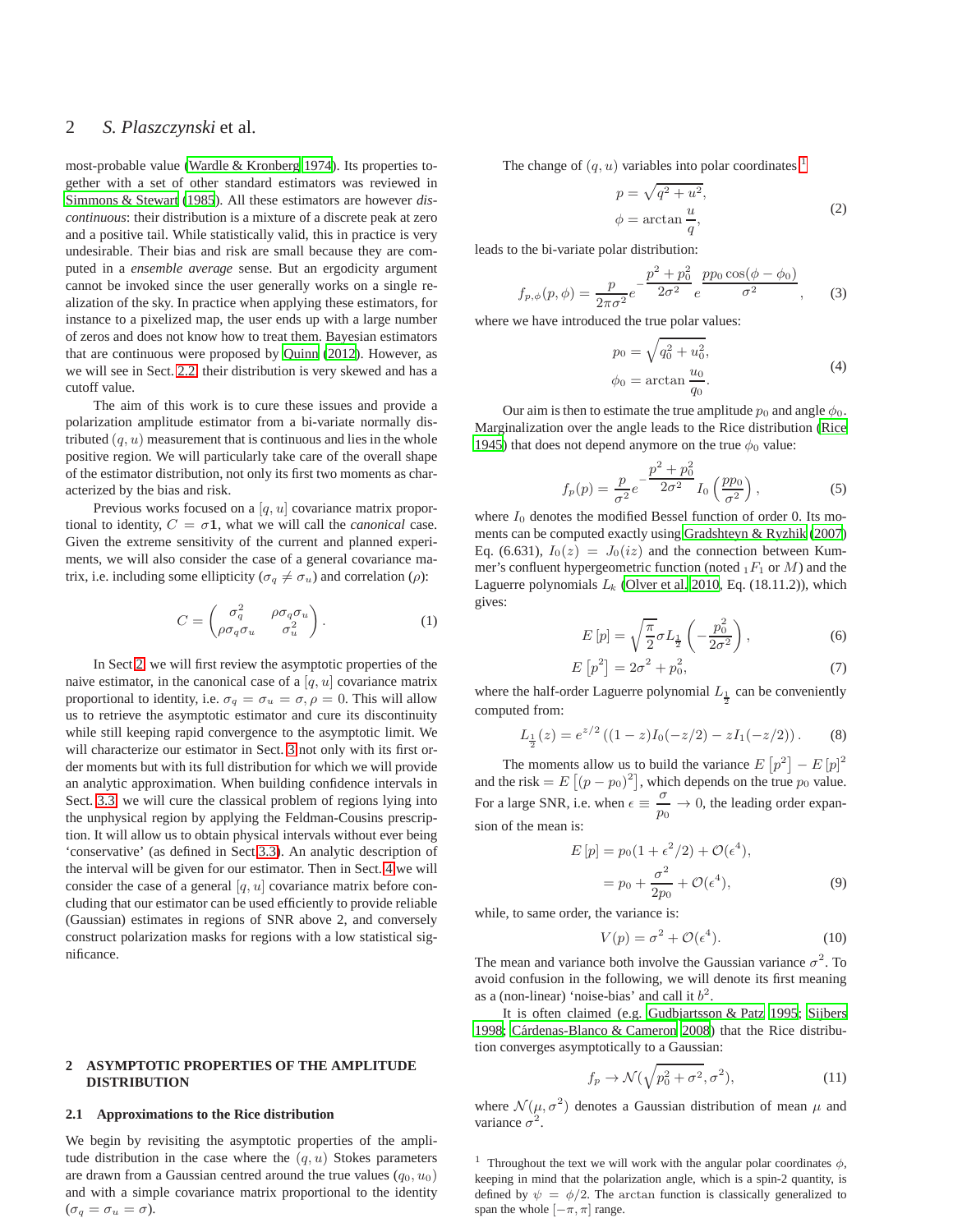

<span id="page-2-1"></span>**Figure 1.** Illustration of the mean and variance of the amplitude distribution in the canonical case from a sampling point of view.  $(q, u)$  samples are drawn according to a Gaussian of mean  $(q_0, u_0)$  and variance  $\sigma$ . The circle represents the  $1-\sigma$  iso-probability contour. One considers the distance to the origin of samples located uniformly on that circle. In the asymptotic case, i.e. when the circle is far from the origin, the distance distribution is (almost) symmetric around the value corresponding to that of the  $M$  point, which is *orthogonal* to the direction towards the circle centre. The mean value there is  $\sqrt{p_0^2 + \sigma^2}$ . The distribution lies in the  $p_0 \pm \sigma$  range and has a variance of  $\sigma$  estimated *along* the direction to the centre. By considering the angular distribution of the samples, one also finds that it is centred on  $\phi_0$  (i.e. unbiased) and has a deviation of  $\frac{\sigma}{p_0}$ , as confirmed by a direct calculation [\(Vinokur 1965](#page-7-1)). This construction is only approximate, but captures the essentials of the mean and variance computations.

The origin of these values for the mean and variance can be understood from the simple geometric construction of Fig. [1.](#page-2-1) That the distribution converges to a Gaussian one is, as far as we know, not justified in the literature so we re-examine that statement in some detail.

For a large argument, the modified Bessel function converges to [\(Olver et al. 2010](#page-7-11), Eq. (10.40.1)):

$$
I_0(z) \to \frac{e^z}{\sqrt{2\pi z}},\tag{12}
$$

and then the Rice distribution to:

<span id="page-2-3"></span>
$$
f_p \to \sqrt{\frac{p}{p_0}} \mathcal{N}(p_0, \sigma^2). \tag{13}
$$

This approximation is valid for a SNR above about 1 (see Fig. [2\)](#page-2-2).

This distribution then converges to a Gaussian, for a SNR larger than about 2, as shown on Fig. [2.](#page-2-2) The reason can be understood by making the change of variable  $p' = \frac{p-p_0}{\sigma}$  and expanding the square-root to first order in  $\frac{\sigma}{p_0}$ , the distribution of the scaled variable tends to:

$$
f_{p'} \to \mathcal{N}(0,1) + \frac{\sigma}{2p_0} p' \mathcal{N}(0,1), \tag{14}
$$

which exhibits a corrective term to a pure Gaussian that is getting smaller with  $\epsilon = \frac{\sigma}{\sigma}$  $\frac{6}{p_0}$ . It can then be verified that this approximation leads indeed to the two moments of Eq. [\(9\)](#page-1-2) and Eq. [\(10\)](#page-1-3).

The first order effect of the corrective term can thus be captured into a bias of the Gaussian mean which converges to Eq. [\(9\)](#page-1-2). Up to *first order* this is indeed the Taylor expansion of  $\sqrt{p_0^2 + \sigma^2}$ . However the next order term in this expansion is negative  $\left(-\frac{1}{8}\sigma^4/p_0^3\right)$ , while the one from the exact mean expression is positive  $\left(+\frac{1}{8}\sigma^4/p_0^3\right)$ . It is therefore more correct to use simply  $p_0 + \frac{\sigma^2}{2m}$  $\frac{\sigma^2}{2p_0}$  for the Gaussian mean.



<span id="page-2-2"></span>**Figure 2.** Approximations to the Rice distribution for  $p_0/\sigma = 2$  (solid lines) and  $p_0/\sigma = 1$  (dashed lines). The black curves correspond to the exact Rice scaled distribution, the red ones to the traditional Gaussian approximation (Eq. [\(11\)](#page-1-4)), and the green ones to our Eq. [\(13\)](#page-2-3) approximation.

What we learned so far, is that the  $\mathcal{N}(\sqrt{p_0^2 + \sigma^2}, \sigma^2)$  Rice approximation is a first-order asymptotic expansion valid for  $p_0/\sigma \gtrsim$ 2. A slightly better approximation is obtained from the first-order expansion of the mean,  $\mathcal{N}(p_0 + \frac{\sigma^2}{2p_0})$  $\frac{\sigma^2}{2p_0}$ ,  $\sigma^2$ ), and yet a better one by  $\sqrt{\frac{p}{p_0}}\mathcal{N}(p_0, \sigma^2)$ , which is valid above  $p_0/\sigma \gtrsim 1$ .

#### <span id="page-2-0"></span>**2.2 Modified ASymptotic estimator (MAS)**

We now address the question of building an estimator of the true  $p_0$ value with 'good' properties, which is a somewhat subjective notion. We feel however that an essential property is convergence as fast as possible with the SNR to the true value but also that the estimator distribution has a 'reasonable' shape (this will be clarified later). Keeping in mind that building a perfectly unbiased estimator for a very low  $p_0$  is mathematically impossible (see Appendix [A\)](#page-8-0), we will focus on the asymptotic approximations to the Rice distribution. To avoid confusion in the following, we will add an index 'i' to the measurement, even-though we are considering a single sample.

We are looking for a 'satisfactory' estimator given a single sample  $p_i = \sqrt{q_i^2 + u_i^2}$ . From the standard Rice approximation  $\mathcal{N}(\sqrt{p_0^2 + \sigma^2}, \sigma^2)$ , the maximum likelihood estimator in this case is straightforwardly:

<span id="page-2-4"></span>
$$
\hat{p}_{AS} = \sqrt{p_i^2 - \sigma^2}.\tag{15}
$$

Using our slightly more precise approximation  $\mathcal{N}(p_0 + \frac{\sigma^2}{2p_0})$  $\frac{\sigma^2}{2p_0}, \sigma^2)$ one obtains:

<span id="page-2-5"></span>
$$
\hat{p}_{AS'} = \frac{1}{2}(p_i + \sqrt{p_i^2 - 2\sigma^2}),\tag{16}
$$

which is also the ML estimator using our most precise approximation  $\sqrt{\frac{p}{p_0}}\mathcal{N}(p_0, \sigma^2)$ .

In this form we encounter the problem of dealing with negative values under the square-root as discussed in the introduction. We show how to build a simple continuous analytic estimator that expands in the whole positive region, and converges rapidly to the asymptotic limit. The first order expansion of both Eq. [\(15\)](#page-2-4) and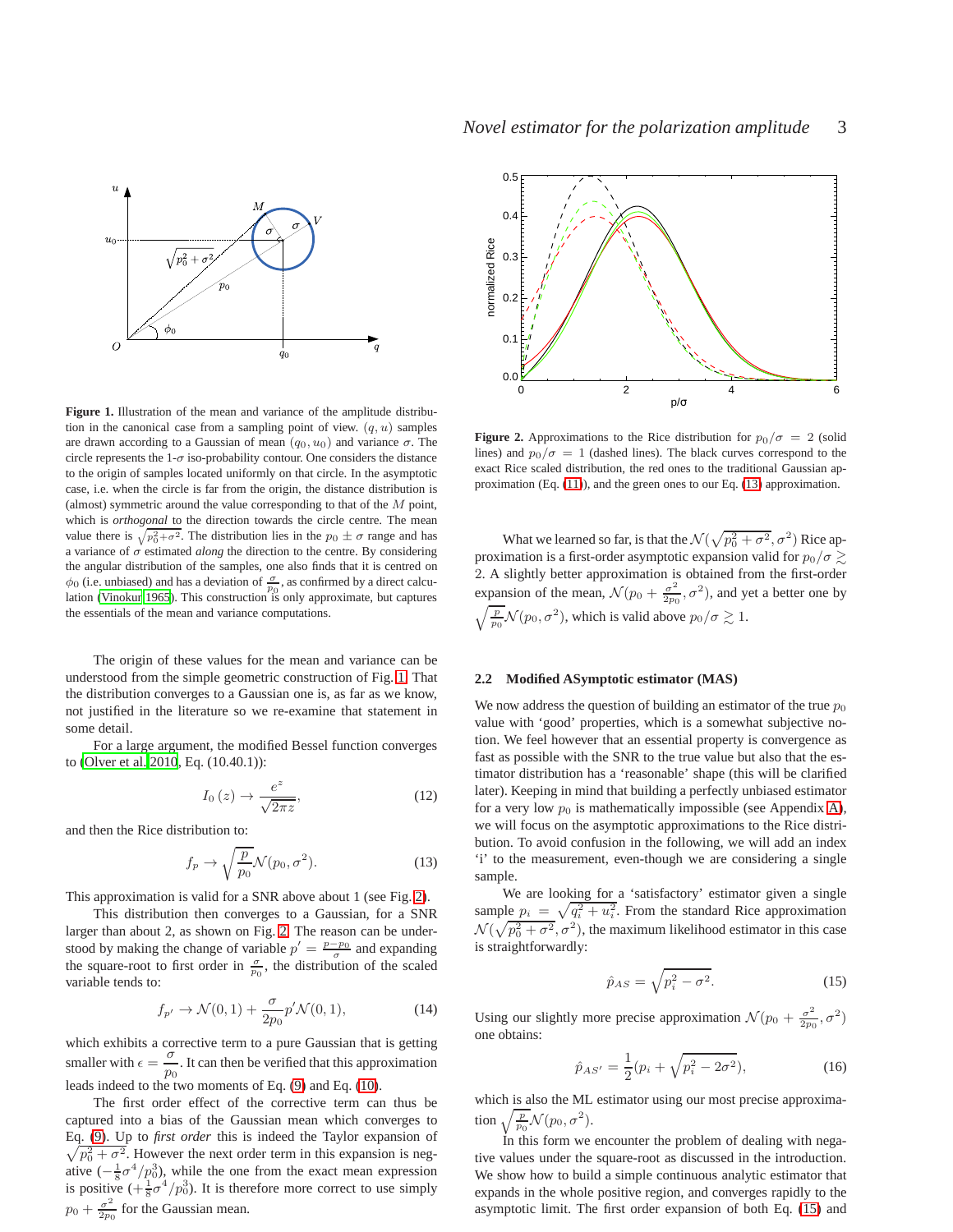## 4 *S. Plaszczynski* et al.

Eq. [\(16\)](#page-2-5) is

<span id="page-3-1"></span>
$$
\hat{p} = p_i - \frac{\sigma^2}{2p_i},\tag{17}
$$

which is also the most probable estimator of our  $\sqrt{\frac{p}{p_0}}\mathcal{N}(p_0, \sigma^2)$ approximation. This estimator diverges for low values. We want to modify it based on the following requirements:

(i) the transformation must be smooth, in order to avoid Jacobian peak effects,

(ii) it must converge to the asymptotic result  $(Eq. (17))$  $(Eq. (17))$  $(Eq. (17))$  for a SNR around 2,

(iii) the samples must always remain positive,

(iv) the estimator distribution transforms smoothly to an unbiased Gaussian as the SNR increases.

We then consider transformations of the form:

$$
\hat{p} = p_i - \sigma^2 \frac{1 - e^{-\lambda p_i^2/\sigma^2}}{2p_i},
$$
\n(18)

where  $\lambda > 0$  is to be discussed, which preserves the correct asymptotic limit while converging linearly to 0 for low values:

<span id="page-3-2"></span>
$$
\hat{p} = \left(1 - \frac{\lambda}{2}\right)p_i + \mathcal{O}(p_i^2). \tag{19}
$$

In order to fulfill (ii) we wish  $\lambda \geq 1$ . On the other hand,  $\lambda$ should not exceed 2 since otherwise the derivative around 0 would become negative (see Eq. [\(19\)](#page-3-2)) and we would fail (iii). For  $\lambda$  around 2, the estimator distribution is peaked at 0 and similar to an exponential. When transforming to a Gaussian with the SNR, it develops an intermediate minimum that complicates its overall shape. In contrast, for  $\lambda$  around 1, the distribution transforms from a Rayleighlike one to a Gaussian one without introducing a secondary extremum, which is similar to the Rice case and will be further dis-cussed in Sect. [3.1.](#page-3-3) Given the marginal gain of using  $\lambda = 2$  and its induced complexity on the distribution, we consider  $\lambda = 1$  as our optimal solution.

We then propose the following Modified ASymptotic (MAS) estimator:

<span id="page-3-6"></span>
$$
\hat{p}_{\text{MAS}} = p_i - \sigma^2 \frac{1 - e^{-p_i^2/\sigma^2}}{2p_i}.
$$
\n(20)

We show on Fig. [3](#page-3-4) its transformation curve, together with some other classical estimators, demonstrating how it extrapolates smoothly from the asymptotic regime down to 0. This figure reveals that:

• the Most Probable estimator [\(Wardle & Kronberg 1974](#page-7-6)) has essentially the same properties as the simple asymptotic one of Eq. [\(15\)](#page-2-4);

• these two, together with the ML one [\(Simmons & Stewart](#page-7-7) [1985\)](#page-7-7), are discontinuous, i.e. have a non-differentiable transform at one point which leads to a set of discrete samples at 0;

• the one-dimensional posterior-mean Bayesian estimator with a uniform prior in  $p_0$  is lower-bounded at  $\sqrt{\frac{2}{\pi}} \approx 0.8 \times \sigma$  which can be verified from its expression that is analytic in the moderate SNR



<span id="page-3-4"></span>**Figure 3.** Transformation curve of the MAS estimator (in red). We also show some other classical estimator curves: in light-blue, the Asymptotic (Eq. [\(15\)](#page-2-4)), in blue the Most Probable [\(Wardle & Kronberg 1974\)](#page-7-6) and in black the Maximum Likelihood [\(Simmons & Stewart 1985\)](#page-7-7). They are discontinuous and the latter two non-analytic. Also shown in green is the curve of the posterior-mean Bayesian estimator [\(Quinn 2012](#page-7-8)) with a uniform prior on  $p_0/\sigma$ . The dashed line represents the naive estimator.

regime: <sup>[2](#page-3-5)</sup>

$$
\hat{p}_{\text{mean}} = \frac{\int_0^1 p_0 f_p(p|p_0) dp_0}{\int_0^1 f_p(p|p_0) dp_0} \approx \left[ \frac{1}{\sigma} \sqrt{\frac{\pi}{2}} e^{-\frac{p^2}{4\sigma^2}} I_0 \left( \frac{p^2}{4\sigma^2} \right) \right]^{-1} .
$$
\n(21)

Furthermore, such curves that have a null derivative at low SNR, which is the case of all Bayesian estimators presented in [Quinn](#page-7-8) [\(2012](#page-7-8)), lead to extremely skewed distribution at low SNR as can be inferred from transforming samples drawn from a Rayleigh-type distribution along the  $p/\sigma$  axis.

• all these estimators but the naive one have the correct asymptotic limit (which is Eq. [\(9\)](#page-1-2)) and differ by the way they behave at low values.

## <span id="page-3-3"></span><span id="page-3-0"></span>**3 PERFORMANCE OF THE MAS ESTIMATOR**

#### **3.1 Distribution**

We study the distribution of the MAS estimator Eq. [\(20\)](#page-3-6), in the canonical case, using Monte-Carlo simulations. For a given  $p_0$ value, we shoot  $10^6$   $(q_i, u_i)$  normally distributed samples centred on  $q_0 = p_0 \cos \phi_0$ ,  $u_0 = p_0 \sin \phi_0$ , where  $\phi_0$  is drawn from a uniform distribution on  $[-\pi, \pi]$ . We then compute  $p_i = \sqrt{q_i^2 + u_i^2}$ , transform the samples according to Eq. [\(20\)](#page-3-6) and project them into a histogram in order to obtain the probability density function. Fig. [4](#page-4-1) shows some distributions for increasing  $p_0$  values which exhibit how they change smoothly from Rayleigh-like at low SNR to Gaussian as soon as  $p_0/\sigma \gtrsim 2$ .

We work out in the following an analytic description of its distribution, which is useful for implementing a likelihood function.

<span id="page-3-5"></span><sup>2</sup> The analytic computation is performed after a change of variable into the scaled (SNR) variable and letting  $1/\sigma \rightarrow \infty$ . The results holds up to very high polarization values.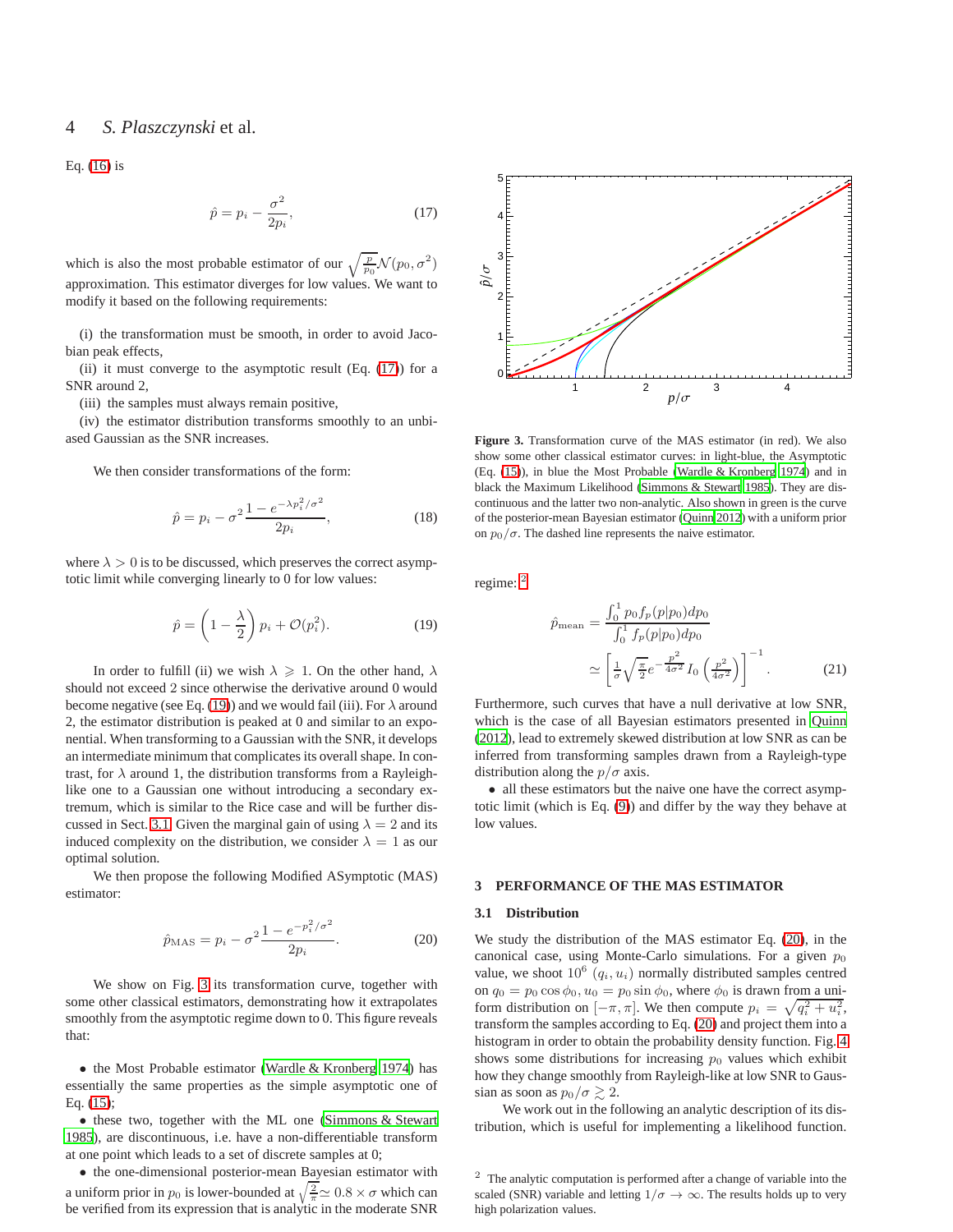

<span id="page-4-1"></span>**Figure 4.** MAS estimator distribution in the canonical case, as obtained from the Monte-Carlo simulations, for several  $p_0/\sigma$  values (shown as the vertical line). From left to right and top to bottom  $p_0 = 0, 0.5, 1, 1.5, 2, 3$ . The analytic approximation discussed in the text (Eq. [\(24\)](#page-4-2)) is superimposed in red.

Using the scaled variable  $p \leftarrow \frac{p}{\sigma}, p_0 \leftarrow \frac{p_0}{\sigma}$ , the MAS transformation reads, dropping out the 'i' subscript:

$$
\hat{p} = p - \frac{1 - e^{-p^2}}{2p}.
$$
\n(22)

The standard rules of random variable transformation requires inverting this equation which does not have an exact analytic expression. We note however that in the asymptotic limit, the exponential can be neglected and the inverse is  $p = \frac{1}{2}(\hat{p} + \sqrt{\hat{p}^2 + 2})$ . From numerical comparison to the inverse, we find it sufficient to complement it with an exponential. We obtain the following approximate inverse relation:

$$
p \simeq g(\hat{p}) = \frac{1}{2}(\hat{p} + \sqrt{\hat{p}^2 + 2})(1 - e^{-a\hat{p}}),
$$
 (23)

with  $a = 3.17$ . This approximation is valid in the whole positive range below the percent level.

The distribution of the  $\hat{p}$  estimator is then obtained from the transformation of the Rice distribution  $f_p$  (Eq. [\(5\)](#page-1-5)) as:

$$
f_{\hat{p}}(p) = g'(p) f_p(g(p))
$$
  
\n
$$
\simeq \frac{(p + \sqrt{p^2 + 2})(a\sqrt{p^2 + 2} + e^{ap} - 1)}{2e^{ap}\sqrt{p^2 + 2}}
$$
  
\n
$$
\times f_p\left(\frac{1}{2}(p + \sqrt{p^2 + 2})(1 - e^{-ap})\right), \qquad (24)
$$

and the complete distribution is given by  $f_{\hat{p}}\left(\frac{p}{\sigma}\right)/\sigma$ . This analytic approximation is excellent as shown for some examples on Fig. [4.](#page-4-1)

## **3.2 Bias and risk**

replacements

The first two orders of the estimator statistics are characterized by the normalized bias  $E[\hat{p}_{\text{MAS}} - p_0]/\sigma$  and risk  $E[(\hat{p}_{\text{MAS}} - p_0)/\sigma]$  $(p_0)^2$ / $\sigma^2$ , using Monte-Carlo simulations. They are shown on Fig. [5.](#page-4-3) For a SNR as low as 2, the estimator is essentially unbiased and has a  $\sigma^2$  risk.

#### <span id="page-4-0"></span>**3.3 Confidence intervals**

We emphasize that the characterization of estimators in terms of their mean and risk may lead to over-simplification and misun-





<span id="page-4-3"></span>**Figure 5.** Estimate of the normalized bias (top) and risk (bottom) of the modified asymptotic estimator (MAS) in the canonical case, as obtained from Monte-Carlo simulations.

derstandings in a community accustomed to considering a number with an 'error' as originating from a Gaussian distribution. Instead, providing a confidence interval at some given significance level  $\alpha$ is more complete since it is independent of the shape of the estimator distribution. The construction of a classical confidence interval is an old and well defined statistical procedure [\(Neyman 1937](#page-7-14)). It however does not specify uniquely the acceptance region, since given some fixed  $p_0$  value  $Pr(\hat{p} \in [p_{\min}, p_{\max}] | p_0) = \alpha$  is insufficient to fix the interval. One must choose an additional free criterion. A common choice is to use the central confidence interval:

$$
Pr(\hat{p} < p_{\min}) = Pr(\hat{p} > p_{\max}) = \frac{1 - \alpha}{2}.\tag{25}
$$

It may however lead to the situation of providing an 'empty-set' {0} or, equivalently, an interval lying entirely in the unphysical region (see Fig. [6\)](#page-5-1), which is statistically valid, but uncomfortable to an analyst. One solution is to enlarge the interval given an arbitrary construction to provide a 'conservative' one, a procedure already used for the naive estimator [\(Simmons & Stewart 1985](#page-7-7)).

Here we rather advocate using the Feldman-Cousins prescription [\(Feldman & Cousins 1998\)](#page-7-15), which, for the free criterion, uses an ordering of the likelihood ratios. The authors showed that the problem of empty-sets relates to intervals failing a goodness-of-fit test. Their procedure naturally decouples this test from the construction of the interval, effectively removing the empty-set issue without ever being conservative. We show in the following how to perform it in our case.

<span id="page-4-2"></span>We consider some estimator  $\hat{p}$  for which we can compute the distribution  $\hat{f}(p|p_0)$ , possibly via Monte-Carlo simulation. We precompute first its maximum likelihood curve, i.e. the  $p_0$  value for which  $\hat{f}(p|p_0)$  is maximum. We then *scan*  $p_0$  values, and at each step:

(i) compute the likelihood ratio curve as 
$$
R(p) = \frac{\hat{f}(p|p_0)}{\hat{f}(p|p_{ML})}
$$
,  
where  $p_{ML}(p)$  is obtained from our pre-computation,  

$$
\begin{cases} R(n+1) - R(n-1) \end{cases}
$$

(ii) solve numerically the system  $\begin{cases} R(p_{\min}) = R(p_{\max}) \\ \frac{c^{p_{\max}}}{2} & \text{if } p \leq 1 \end{cases}$  $\int_{p_{\min}}^{p_{\max}} dp \hat{f}(p|p_0) = \alpha$ 

(iii) report the  $[p_{\min}, p_{\max}]$  interval for this  $p_0$  value horizontally on a graph known as the 'confidence belt' (e.g. [Beringer](#page-7-16) et al. [2012](#page-7-16), see also Fig. [6\)](#page-5-1).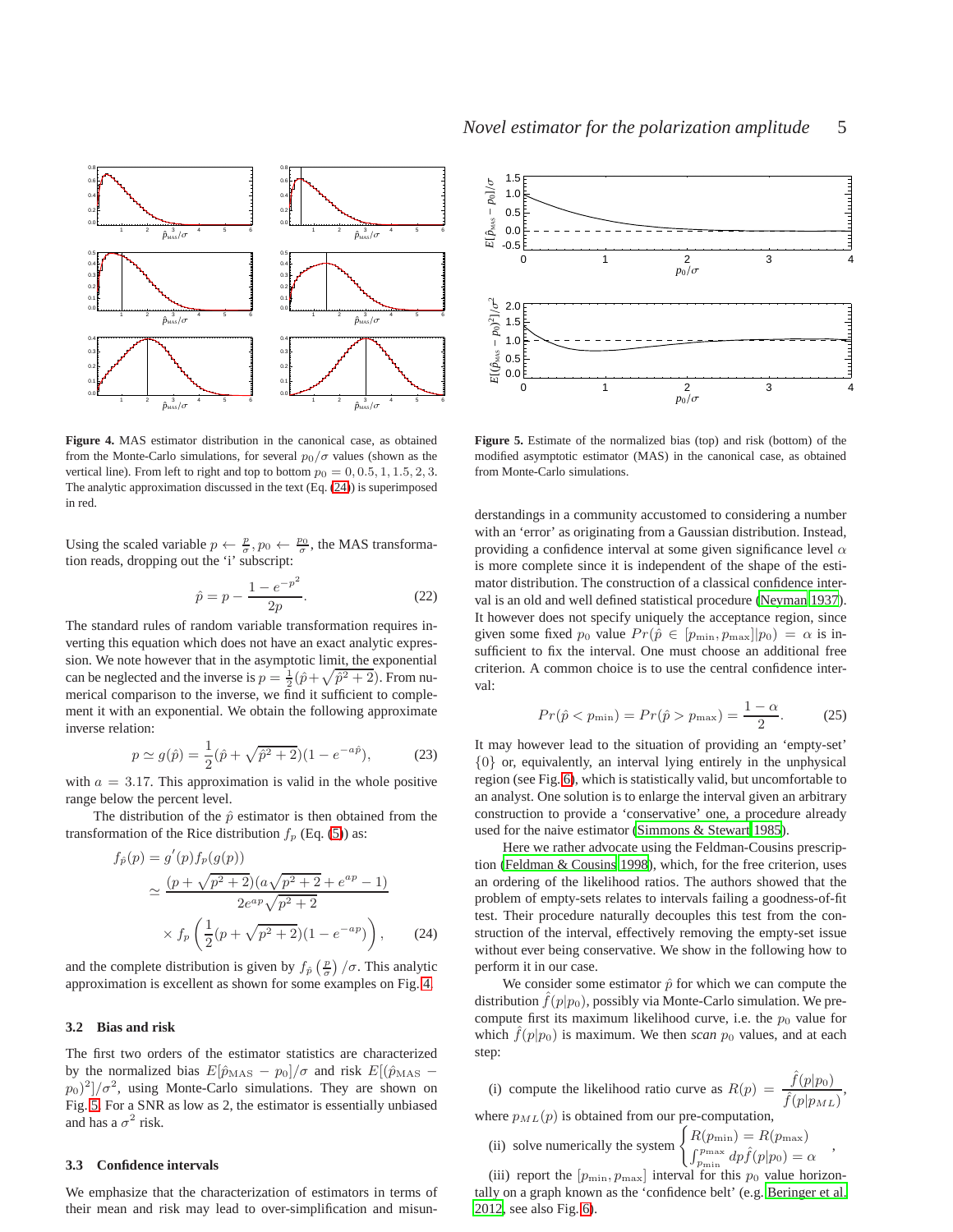

<span id="page-5-1"></span>**Figure 6.** Construction of a 90% CL interval for the naive estimator in the canonical case, using the central confidence region (black lines) or the Feldman-Cousins prescription (red lines). For a measured sample value  $p/\sigma$ one reads off the associated confidence interval on the vertical axis. For low values ( $p/\sigma$  < 0.29) the central interval lies entirely inside the unphysical negative region. This is cured by applying the Feldman-Cousins prescription.

| Bound                    | $\alpha$     | $p_{\alpha}$ |              |              | $\omega$ |         |
|--------------------------|--------------|--------------|--------------|--------------|----------|---------|
| $p_{\min}$<br>$p_{\max}$ | 0.68<br>0.68 |              | 0.72<br>0.97 | 0.60<br>2.01 | $-0.83$  | 4.41    |
| $p_{\min}$<br>$p_{\max}$ | 0.90<br>0.90 | 1.64<br>1.64 | 0.88<br>0.31 | 0.68<br>2.25 | 2.03     | $-0.76$ |
| $p_{\min}$<br>$p_{\max}$ | 0.95<br>0.95 | 1.95<br>1.95 | 0.56<br>0.22 | 0.48<br>2.54 | 1.79     | $-1.03$ |

<span id="page-5-4"></span>**Table 1.** Parameters of the analytic approximation to the  $\alpha$  level confidence intervals Eq. [\(26\)](#page-5-2) for the MAS normalized estimator.

The standard Neyman's inversion statement then allows, for a given  $p/\sigma$  sample, to measure its  $\alpha$ -level confidence interval on the vertical axis.

We show on Fig. [6](#page-5-1) the result of this computation at the  $\alpha =$ 0.90 level for the Rice distribution (i.e. the naive estimator) and compare the limits obtained to the classical central intervals. The empty-set at low  $p/\sigma$  values indeed disappears and the user can now report a confidence intervals for any measured value, without ever being conservative. Asymptotically ( $p/\sigma \gtrsim 3.5$ ) both constructions agree, but we obtain tighter constraints in the intermediate region  $p/\sigma \in [2.2, 3.5]$ .

Using the Feldman-Cousins prescription, we then build the confidence belts of the MAS estimator at the 0.68, 0.90 and 0.95 confidence levels. They are shown on Fig. [7.](#page-5-3) For convenience we provide the following analytic approximations to the scaled upper and lower limits at the  $\alpha$  significance level:

<span id="page-5-2"></span>
$$
p_{\min}^{\alpha} = \hat{p}_{\text{MAS}} - p_{\alpha} (1 + \beta e^{-\gamma \hat{p}_{\text{MAS}}} \sin(\omega \hat{p}_{\text{MAS}} + \phi)),
$$
  
\n
$$
p_{\max}^{\alpha} = \hat{p}_{\text{MAS}} + p_{\alpha} (1 - \beta e^{-\gamma \hat{p}_{\text{MAS}}}),
$$
\n(26)

where  $p_{\alpha} = \sqrt{2} \text{Erf}^{-1}(\alpha)$  is the  $\alpha$ -point of the Gaussian distribution that is reached asymptotically, and the parameters are given in Table [1](#page-5-4) for the three significance levels.



<span id="page-5-3"></span>**Figure 7.** Confidence belts of the normalized MAS estimator, using the Feldman-Cousins prescription, for 0.68 (blue dots) , 0.90 (red dots) and 0.95 (green dots) confidence levels. The dashed lines correspond to the Gaussian intervals that are reached asymptotically. The solid lines correspond to the analytic description provided in the text. For a given  $\hat{p}_{\text{MAS}}/\sigma$  value, the corresponding confidence interval is read vertically.

## <span id="page-5-0"></span>**4 THE CASE OF A GENERAL COVARIANCE MATRIX**

We address now the issue of generalizing the MAS estimator to any Stokes parameters covariance matrix. We however consider that the intensity measurement I is essentially decoupled from  $(Q, U)$ , as is generally the case in real-life experiments, and therefore only consider the bi-variate  $[q, u]$  covariance matrix.

## <span id="page-5-7"></span>**4.1 Noise-bias and variance**

We ask the following question: for a general  $[q, u]$  covariance matrix, what are the asymptotic equivalents of the noise-bias and variance of the  $p = \sqrt{q^2 + u^2}$  distribution?

In the uncorrelated case ( $\rho = 0$ ), we formally demonstrate in Appendix [B](#page-8-1) that the first two  $p$  moments in the asymptotic regime give:

$$
E[p] = p_0 + \frac{b^2}{2p_0}; \quad b^2 = \sigma_u^2 \cos^2 \phi_0 + \sigma_q^2 \sin^2 \phi_0, \quad (27)
$$

$$
\sigma_p^2 = \sigma_q^2 \cos^2 \phi_0 + \sigma_u^2 \sin^2 \phi_0. \tag{28}
$$

Unlike in the canonical case (see Eq.  $(9)$  and Eq.  $(10)$ ) the nonlinear 'noise-bias'  $b^2$  is now different from the variance. As in the canonical case, these formulas can be understood using the simple geometric construction of Fig. [8.](#page-6-0)

We do not know what the true  $\phi_0$  angle is. We can either marginalize over this unknown angle or estimate it for each sample. If we marginalize over the unknown angle  $\phi_0$ , we obtain the *variance arithmetic mean* for both the noise-bias and the variance:

<span id="page-5-5"></span>
$$
\sigma_a^2 = \frac{1}{2} (\sigma_q^2 + \sigma_u^2).
$$
 (29)

In the second approach, we use the fact that  $\phi_i = \arctan \frac{u_i}{q_i}$  is an asymptotically unbiased estimator of the angle, even in the elliptical case, and replace the true angle by it to obtain the *variable bias*:

<span id="page-5-6"></span>
$$
b_i^2 = \sigma_u^2 \cos^2 \phi_i + \sigma_q^2 \sin^2 \phi_i,
$$
  
= 
$$
\frac{q_i^2 \sigma_u^2 + u_i^2 \sigma_q^2}{q_i^2 + u_i^2},
$$
 (30)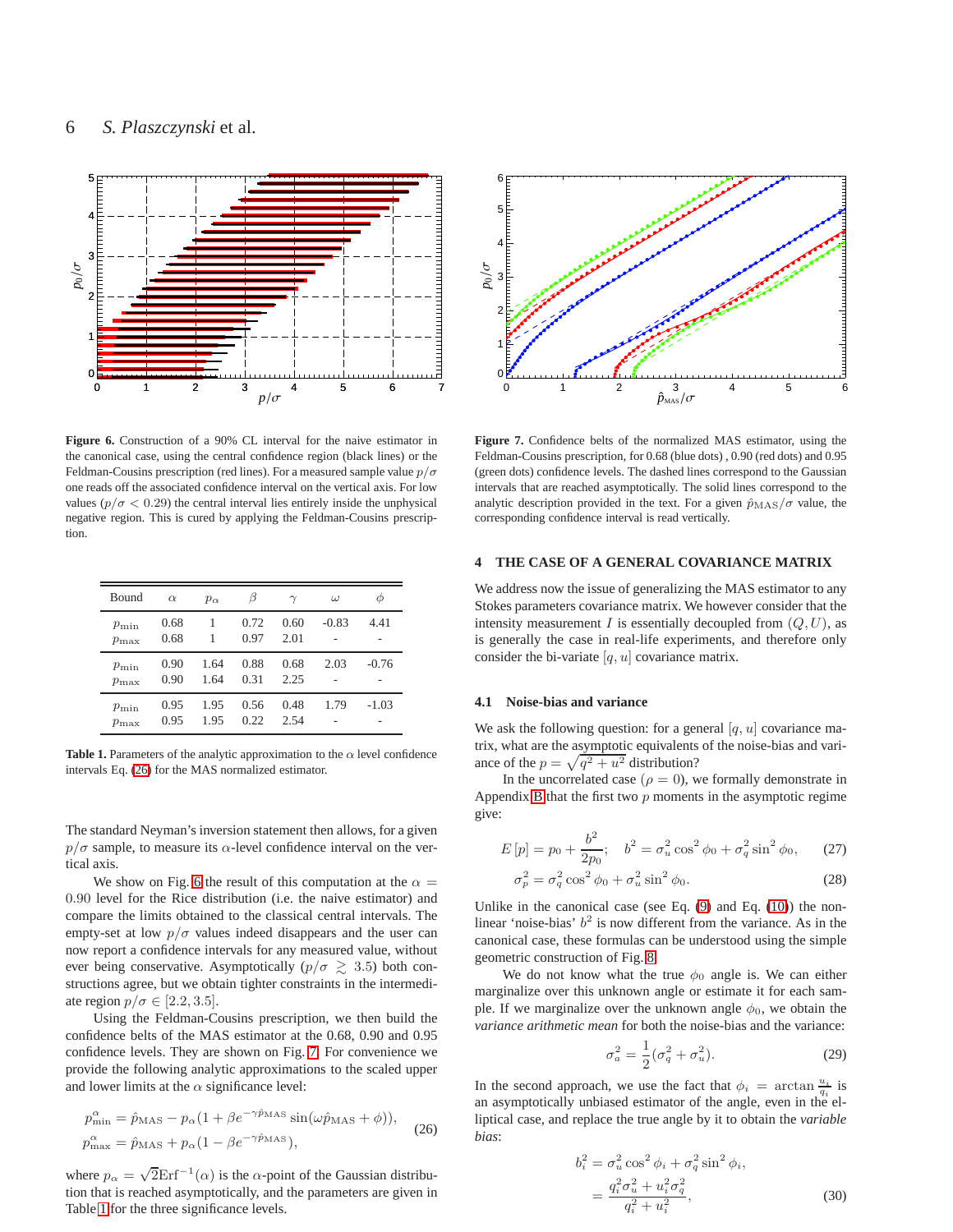

<span id="page-6-0"></span>**Figure 8.** Same construction as on Fig. [1](#page-2-1) in the (uncorrelated) elliptical case,  $\sigma_q \neq \sigma_u$ ,  $\rho = 0$ . The ellipse denotes the 1- $\sigma$  iso-probability  $(q, u)$ contour and one considers the distribution of the distance to the origin of points located on it. The variance is computed along the centre direction and gets some contribution from the  $\sigma_q \cos \phi_0$  and  $\sigma_u \sin \phi_0$  projections, while the noise-bias has contributions from the orthogonal combinations  $\sigma_q \sin \phi_0$  and  $\sigma_u \cos \phi_0$ . In the correlated case, one just needs to rotate the ellipse by the  $\theta$  (Eq. [\(32\)](#page-6-1)) angle and re-compute the semi-axis lengths (Eq. [\(33\)](#page-6-2)).

and similarly the *variable variance*:

$$
\sigma_i^2 = \sigma_q^2 \cos^2 \phi_i + \sigma_u^2 \sin^2 \phi_i \n= \frac{u_i^2 \sigma_u^2 + q_i^2 \sigma_q^2}{q_i^2 + u_i^2}.
$$
\n(31)

In the presence of a non-null correlation coefficient  $\rho$  (and  $\sigma_q \neq \sigma_u$ ), the principal axes of the iso-probability ellipse are rotated by the angle (e.g. [Aalo, Efthymoglou & Chayawan](#page-7-17) [\(2007](#page-7-17))):

<span id="page-6-1"></span>
$$
\theta = \frac{1}{2} \arctan \frac{2\rho \sigma_q \sigma_u}{\sigma_q^2 - \sigma_u^2},\tag{32}
$$

and the semi-diameters along the principal axes are the eigenvalues of the covariance matrix:

$$
\sigma_q^{\prime 2} = \sigma_q^2 \cos^2 \theta + \sigma_u^2 \sin^2 \theta + \rho \sigma_q \sigma_u \sin 2\theta,
$$
  
\n
$$
\sigma_u^{\prime 2} = \sigma_q^2 \sin^2 \theta + \sigma_u^2 \cos^2 \theta - \rho \sigma_q \sigma_u \sin 2\theta.
$$
\n(33)

<span id="page-6-2"></span>Relying on Fig. [8,](#page-6-0) the variance is computed along the  $\phi_0$  direction and the bias along the orthogonal one, in that case after a rotation of the principal axes by  $\theta$ . This result can also be established more formally using computations along the lines of Appendix [B,](#page-8-1) by diagonalizing the covariance matrix in the exponential argument of the Gaussian. The results depend however very loosely on the correlation value, since  $\sigma'_q$  ( $\sigma'_u$ ) represents also essentially a rotation of  $\sigma_q$  ( $\sigma'_u$ ). For values of  $\rho \lesssim 0.5$  one can safely neglect it and use the previous results.

The marginalized result with a correlation gives back the variance arithmetic mean since:

$$
\frac{1}{2}(\sigma_q^2 + \sigma_u^2) = \frac{1}{2}(\sigma_q^2 + \sigma_u^2) = \sigma_a^2,\tag{34}
$$

and the variable estimates from  $\phi_i = \arctan \frac{u_i}{u_i}$  $\frac{a_i}{q_i}$  is:

$$
b_i^2 = \sigma_u'^2 \cos^2(\phi_i - \theta) + \sigma_q'^2 \sin^2(\phi_i - \theta),
$$
 (35)

$$
\sigma_i^2 = \sigma_q'^2 \cos^2(\phi_i - \theta) + \sigma_u'^2 \sin^2(\phi_i - \theta).
$$
 (36)

We test the validity of these estimates in a highly elliptic and correlated case  $\sigma_q = 1, \sigma_u = 2, \rho = 0.7$ . Results are presented





<span id="page-6-4"></span>**Figure 9.** Validation of the Rice equivalent noise-bias in the elliptic case  $\sigma_q = 1, \sigma_u = 2, \rho = 0.7$ , for several polarization angles: upper left for a uniform angle distribution, upper right for  $\phi_0 = 0^\circ$ , lower left  $\phi_0 =$  $40^\circ$ , lower right  $\phi_0 = 80^\circ$ . In each case, the expectation value of the complete distribution  $E[p]$  is obtained from Monte-Carlo simulation and is compared to the Rice expectation value (Eq. [\(9\)](#page-1-2)) using for the  $\sigma$  term, either the variance arithmetic mean (red line, Eq. [\(29\)](#page-5-5)) or the mean of the variable noise estimate (blue line, Eq. [\(35\)](#page-6-3)). In this latter case the shaded blue region shows the  $1\sigma$  variation of the estimates.



<span id="page-6-6"></span>**Figure 10.** Same as Fig. [9](#page-6-4) but for the Rice equivalent variance in the same elliptic case  $\sigma_q = 1, \sigma_u = 2, \rho = 0.7$ . Upper left is for a uniform angle distribution, upper right for  $\phi_0 = 0^\circ$ , lower left  $\phi_0 = 40^\circ$ , lower right  $\phi_0 = 80^\circ$ . We compare the empirical variance  $V[p]$ , obtained from Monte-Carlo simulations, to the variance of the Rice distribution (Eq. [\(10\)](#page-1-3)) using for the  $\sigma$  term, either the variance arithmetic mean (red line, Eq. [\(29\)](#page-5-5)), or the mean of the variable noise estimate (blue line, Eq. [\(36\)](#page-6-5)). In this latter case the shaded blue region shows the  $1\sigma$  variation of the estimates.

on Fig. [9](#page-6-4) for the bias and Fig. [10](#page-6-6) for the variance, for several true polarization angles.

<span id="page-6-5"></span><span id="page-6-3"></span>The variable noise-bias is found to match very precisely and rapidly the empirical expectation value, while the variance arithmetic mean may slightly over- or under-estimate the asymptotic values, depending on the underlying true angle. For the Riceequivalent variance, the variable variance is reasonable in the whole  $p<sub>0</sub>$  range, while the arithmetic mean may lead to a severe asymptotic discrepancy for some angles.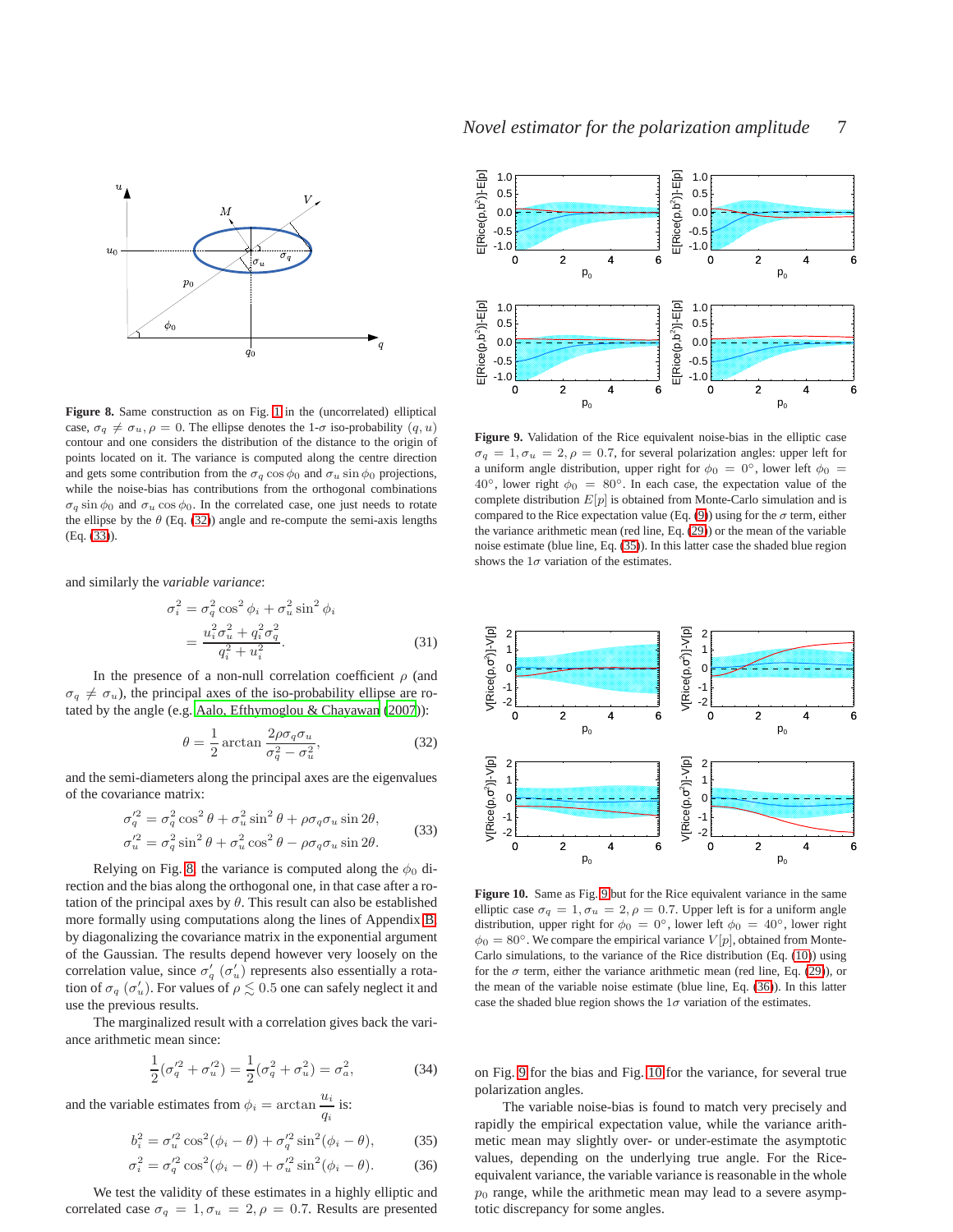

<span id="page-7-18"></span>**Figure 11.** Bias and risk, normalized by the variance arithmetic mean  $\sigma_a$ , of the generalized MAS estimator in the  $\sigma_q = 1$ ,  $\sigma_u = 2$ ,  $\rho = 0.7$  case, as obtained from Monte-Carlo simulations. The true  $\phi_0$  angle is varied according to the following color code: 0◦ (black), 30◦ (blue), 60◦ (red), 90◦ (green). The dashed lines show the variance estimates  $\sigma_i^2$  from Eq. [\(36\)](#page-6-5).

#### **4.2 Generalized MAS estimator**

Since our aim is to build an estimator which is unbiased as fast as possible with the SNR, we generalize the MAS estimator to:

<span id="page-7-19"></span>
$$
\hat{p}_{\text{MAS}} = p_i - b_i^2 \frac{1 - e^{-p_i^2/b_i^2}}{2p_i},\tag{37}
$$

where the noise-bias  $b_i$  is computed on a sample by sample basis, either from Eq. [\(30\)](#page-5-6) for the uncorrelated case, or Eq. [\(35\)](#page-6-3) for the (strongly) correlated one.

We re-consider its bias and risk on Fig. [11](#page-7-18) in the highly elliptic regime, for several  $\phi_0$  angles. As may have been anticipated from the previous section results, even in this rather extreme case, the bias is insensitive to the true angle and is very similar to the canonical case, i.e. essentially unbiased above 2. The risk depends now on the true angles, but since the estimator has no bias in this region, its risk is equivalent to its variance and our Eq. [\(36\)](#page-6-5) estimate provides a reasonable asymptotic description.

## **5 CONCLUSION**

We have developed and characterized an estimator of the polarization amplitude that enjoys several desirable properties. Its distribution lies in the positive region, is continuous, and transforms smoothly with the SNR from a Rayleigh-like to a Gaussian one, the latter being essentially reached above 2.

We revisited the construction of confidence intervals and solved efficiently the empty-set (or unphysical) region problem encountered at low SNR using the Feldman-Cousins prescription. We provided analytic approximations to the 0.68, 0.90 and 0.95 confidence level regions.

We have generalized the estimator to the case of a global covariance matrix, and shown that its bias is universal, i.e. independent of the true  $\phi_0$  angle. We provided an analytic estimate of the variance of the estimator that can be used to assess the risk in the large SNR region.

Given its very simple analytic form, the estimator can be applied efficiently on large data-sets, in particular for providing Gaussian-like point-estimates in regions of reasonably large SNR

values, and conversely build masks to identify regions not bearing enough statistical significance. This can be performed using the following procedure:

(i) compute  $\hat{p}_{\text{MAS}}$  from Eq. [\(37\)](#page-7-19) and the variance arithmetic mean  $\sigma_a$  from Eq. [\(29\)](#page-5-5) from all data pixels.

(ii) according to Sect. [3.3](#page-4-0) results, a SNR above 2 at the 90% CL is obtained by keeping samples satisfying  $\frac{\hat{p}_{\text{MAS}}}{\sigma_a} > 3.8$ . This is used to build a mask, that can possibly be spatially smoothed.

(iii) in the rest of the data, point-estimates can be given safely since we have shown that in this regime the estimator is unbiased and essentially Gaussian. One can compute the estimator variance using Eq. [\(36\)](#page-6-5) and consider it as its associated 'error'.

For values within the mask, reporting a point-estimate is unsafe and one should instead report a confidence interval, as the ones given in Sect. [3.3,](#page-4-0) or a full likelihood function.

This work was oriented towards estimating the polarization amplitude but is obviously much more general. It is perhaps surprising that such a fundamental question as characterizing the amplitude of a vector or the modulus of a complex number from its normally distributed Cartesian components did not receive more attention. A part of the reason is maybe related to defining precisely the question: what is a 'good' estimator? We tried to answer it in a user-oriented way.

## **ACKNOWLEDGMENTS**

We thank Jason L. Quinn for an efficient and in-depth refereeing of the manuscript.

## **References**

- <span id="page-7-17"></span>Aalo V. A., Efthymoglou G. P., Chayawan C., 2007, IEEE Communications Letters, 11, 985
- <span id="page-7-16"></span>Beringer et al. J., 2012, Phys. Rev. D, 86, 010001
- <span id="page-7-13"></span>Cárdenas-Blanco A. Tejos C. I. P., Cameron I., 2008, Concepts Magn. Reson., pp 409–416
- <span id="page-7-0"></span>Chandrasekar S., 1950, Radiative Transfer. Oxford Univ. Press
- <span id="page-7-15"></span>Feldman G. J., Cousins R. D., 1998, Phys. Rev. D, 57, 3873
- <span id="page-7-10"></span>Gradshteyn I. S., Ryzhik I. M., 2007, Table of Integrals, Series, and Products. Academic Press
- <span id="page-7-2"></span>Gudbjartsson H., Patz S., 1995, Magn Reson Med, 34, 910
- <span id="page-7-3"></span>James F., 2007, Statistical Methods in Experimental Physics. World Scientific
- <span id="page-7-14"></span>Neyman J., 1937, Phil. Trans. Royal Soc. London Ser., A, 333
- <span id="page-7-11"></span>Olver F. W. J., Lozier D. W., Boisvert R. F., Clark C. W., eds, 2010, NIST Handbook of Mathematical Functions. Cambridge University Press, New York, NY
- <span id="page-7-8"></span>Quinn J. L., 2012, A&A, 538, A65
- <span id="page-7-9"></span>Rice S. O., 1945, Bell Systems Tech. J., 24, 46
- <span id="page-7-12"></span>Sijbers J., 1998, PhD thesis, Universiteit Antwerpen
- <span id="page-7-5"></span>Sijbers J., den Dekker A., Scheunders P., Dyck D. V., 1998, IEEE Transactions on Medical Imaging, 17, 357
- <span id="page-7-7"></span>Simmons J. F. L., Stewart B. G., 1985, A&A, 142, 100
- <span id="page-7-4"></span>Talukdar K. K., Lawing W. D., 1991, Journal of the Acoustical Society of America, 89, 1193
- <span id="page-7-1"></span>Vinokur M., 1965, Annales d'Astrophysique, 28, 412
- <span id="page-7-6"></span>Wardle J. F. C., Kronberg P. P., 1974, ApJ, 194, 249